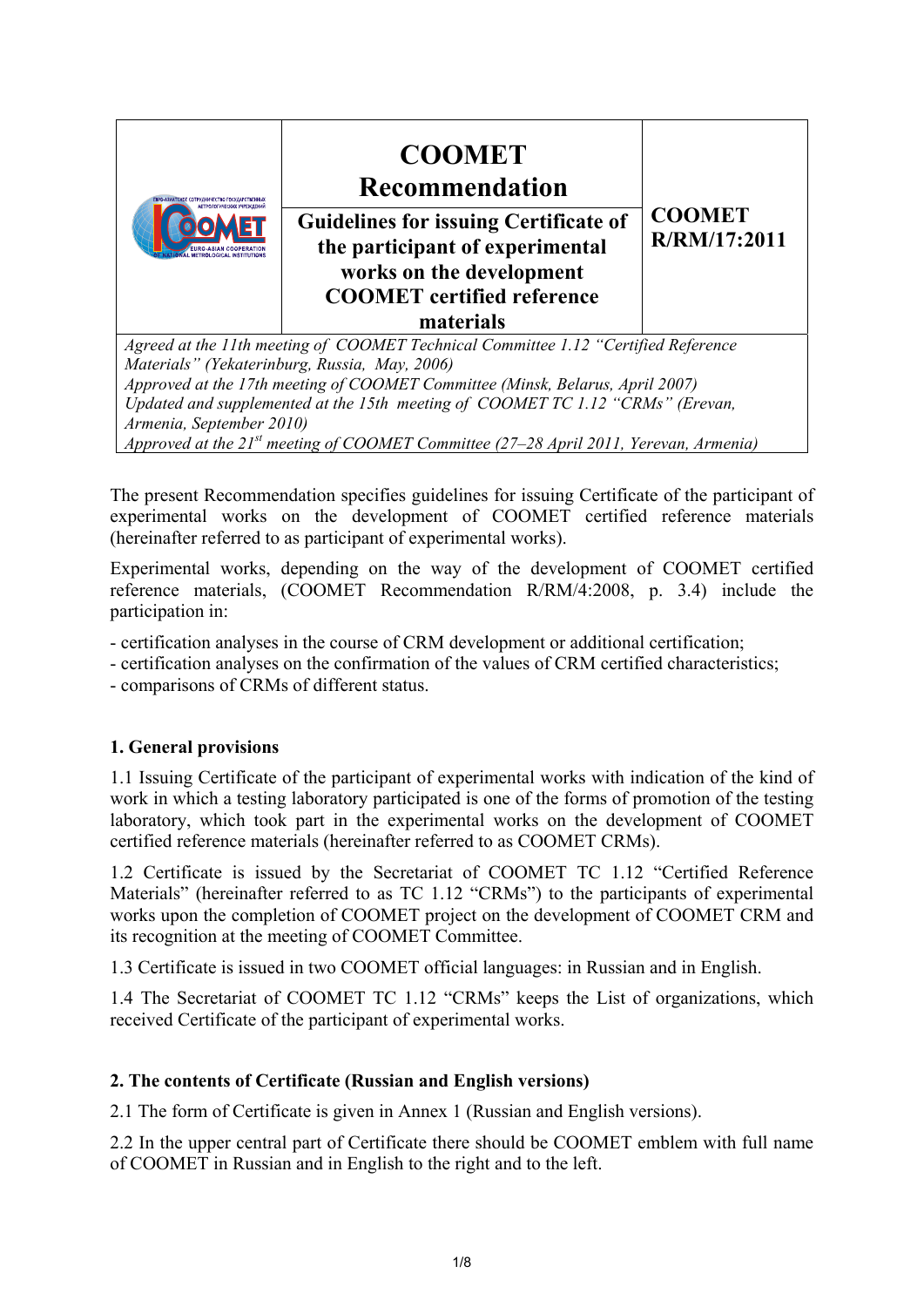Below the name of Certificate (Monotype Corsiva, 24 pt, capital letters, raised font, semi-bold italics) should be indicated.

Under the name of Certificate the text "the present Document certifies, that" (Arial, 14 pt, italics) should be written.

In the central part of Certificate the name of the laboratory, which took part in experimental work (Times New Roman, 20 pt, capital letters, semi-bold), the name of the organization and the country, where this laboratory is located (Arial, 16 pt, capital letters, italics) should be indicated.

Under the name of the country in the centre the text "was the participant of in COOMET project" (Arial, 14 pt, italics)

## *(the kind of works is indicated)*

should be written and the number of the project should be indicated (Arial, 14 pt, normal).

Below in the centre the name of the project (Arial, 16 pt, raised font, normal) should be indicated.

Below the project implementation period (Comic Sans MS, 16 pt, semi-bold) should be indicated.

Further the organizer of experimental works should be indicated (Monotype Cоrsiva, 16 pt, normal) should be indicated.

Below the information on the Project Coordinator (Monotype Cоrsiva, 14 pt, normal) is indicated.

Certificate is signed by the Chairman of TC 1.12 "CRMs" (Monotype Cоrsiva, 14 pt, normal).

At the bottom of Certificate there should be the name (Monotype Cоrsiva, 14 pt, normal), address (Times New Roman, 12 pt, italics), telephone, fax, electronic address (e-mail) of organization, performing the functions of TC 1.12 "CRMs" Secretariat (Arial, 8 pt, normal).

## **3. Guidelines of preparation and procedure for issuing Certificate**

3.1 Certificate for participants of experimental works is prepared by the Secretariat of TC 1.12 "CRMs", based on the List of participants of experimental works, submitted by Coordinator of COOMET Project upon its completion.

3.2 Certificate is printed on thick paper, size A.4 and enframed by decorative frame.

3.3 Certificates, signed by the Chairman of TC 1.12 "CRMs", are either sent by mail to the Project Coordinator for further circulation among the participants or handed over to the Project Coordinator or the Contact person of the country-author at the regular meeting of COOMET TC 1.12 "CRMs".

3.4 The examples of completing Certificate for individual kinds of experimental works are given in Annexes 2 and 3 (Russian and English versions).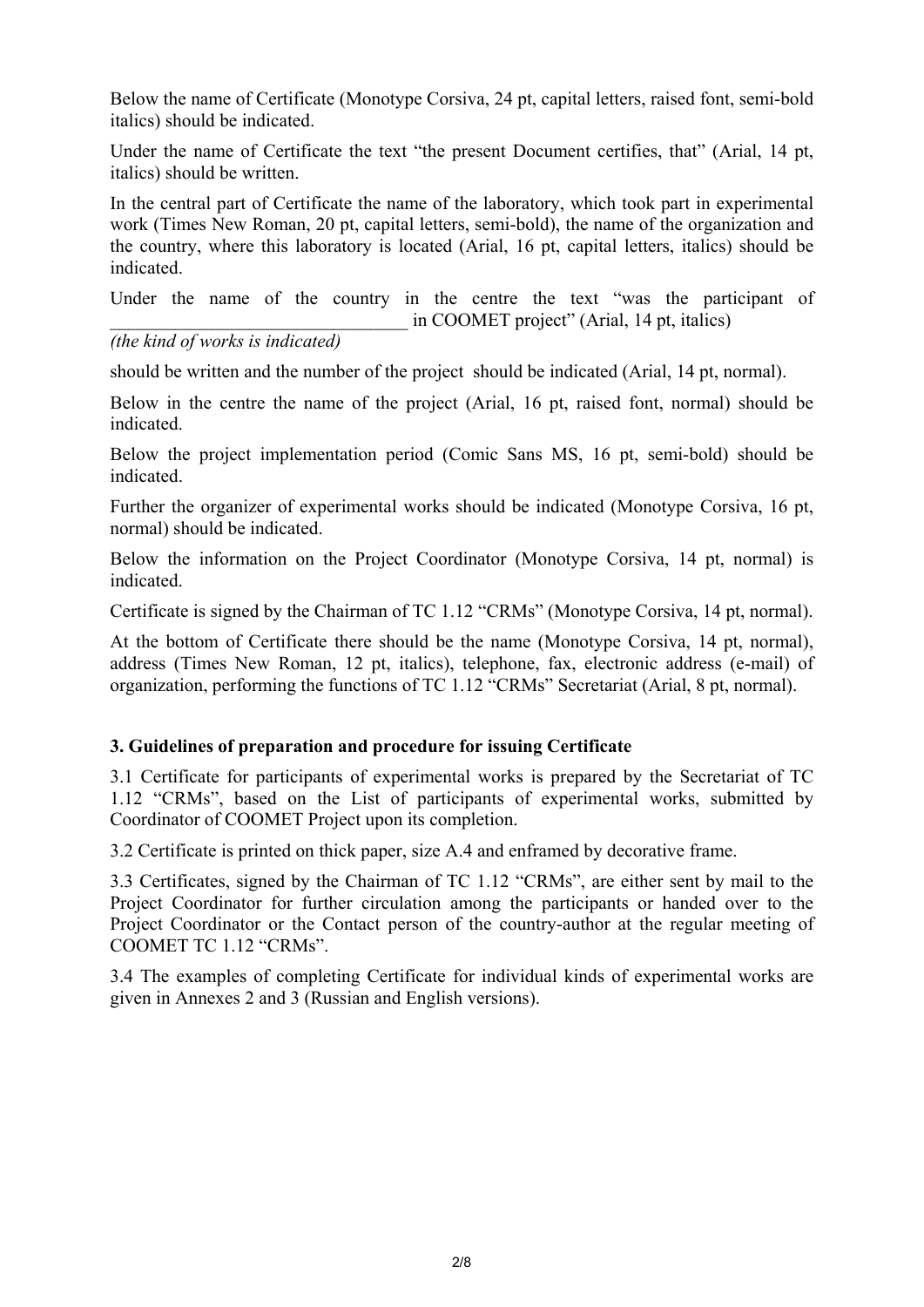| <b>EURO-ASIAN COOPERATION</b><br><b>OF NATIONAL</b>                                  |       | ЕВРО-АЗИАТСКОЕ СОТРУДНИЧЕСТВО<br><b>ГОСУДАРСТВЕННЫХ</b>                                   |
|--------------------------------------------------------------------------------------|-------|-------------------------------------------------------------------------------------------|
| <b>METROLOGICAL INSTITUTIONS</b>                                                     |       | МЕТРОЛОГИЧЕСКИХ УЧРЕЖДЕНИЙ                                                                |
| <b>COOMET</b>                                                                        |       | <b>KOOMET</b>                                                                             |
|                                                                                      |       | СВИДЕЛГЕЛЬСЛГВО УЧАСЛГНИКА                                                                |
| ЭКСЛЕРИМЕНЛИАЛЬНЫХ РАБОЛГ                                                            |       |                                                                                           |
|                                                                                      |       | ПО СОЗДАНИЮ СО КООМЕЛТ                                                                    |
| Настоящее Свидетельство удостоверяет, что<br>ЛАБОРАТОРИЯ                             |       |                                                                                           |
| указывается название лаборатории – участника (шрифт Times New Roman, 20)             |       |                                                                                           |
| указывается название предприятия, которому принадлежит лаборатория (шрифт Arial,16)  |       |                                                                                           |
| указывается страна (шрифт Arial, 16)                                                 |       |                                                                                           |
| являлась участником                                                                  |       |                                                                                           |
|                                                                                      |       | указывается вид экспериментальных работ (шрифт Arial, 14)                                 |
| в проекте КООМЕТ                                                                     |       |                                                                                           |
|                                                                                      |       | указывается номер проекта (шрифт Arial, 14)                                               |
| указывается название проекта (шрифт Arial, 16)                                       |       |                                                                                           |
|                                                                                      |       | указываются сроки выполнения проекта (месяц, год начало и конца), шрифт Comic Sans MS, 16 |
| Проеқт организован                                                                   |       |                                                                                           |
| указывается название организации – координатора проекта (шрифт Monotype Corsiva, 16) |       |                                                                                           |
| в соответствии с Программой КООМЕТ                                                   |       |                                                                                           |
| Координатор проекта КООМЕЛІ                                                          |       |                                                                                           |
|                                                                                      |       | инициалы, фамилия қоординатора проеқта, место работы, страна                              |
| Председатель ПГК 1.12 «Стандартные образцы»                                          |       | подпись Председателя, инициалы, фамилия                                                   |
| Секретариат ЛІК 1.12 «Стандартные образцы» КООМЕЛІ                                   |       |                                                                                           |
|                                                                                      |       | наименование организации, почтовый адрес Секретариата ПГК 1.12 КООМЕЛІ                    |
| Телефон:                                                                             | Факс: | E-mail:                                                                                   |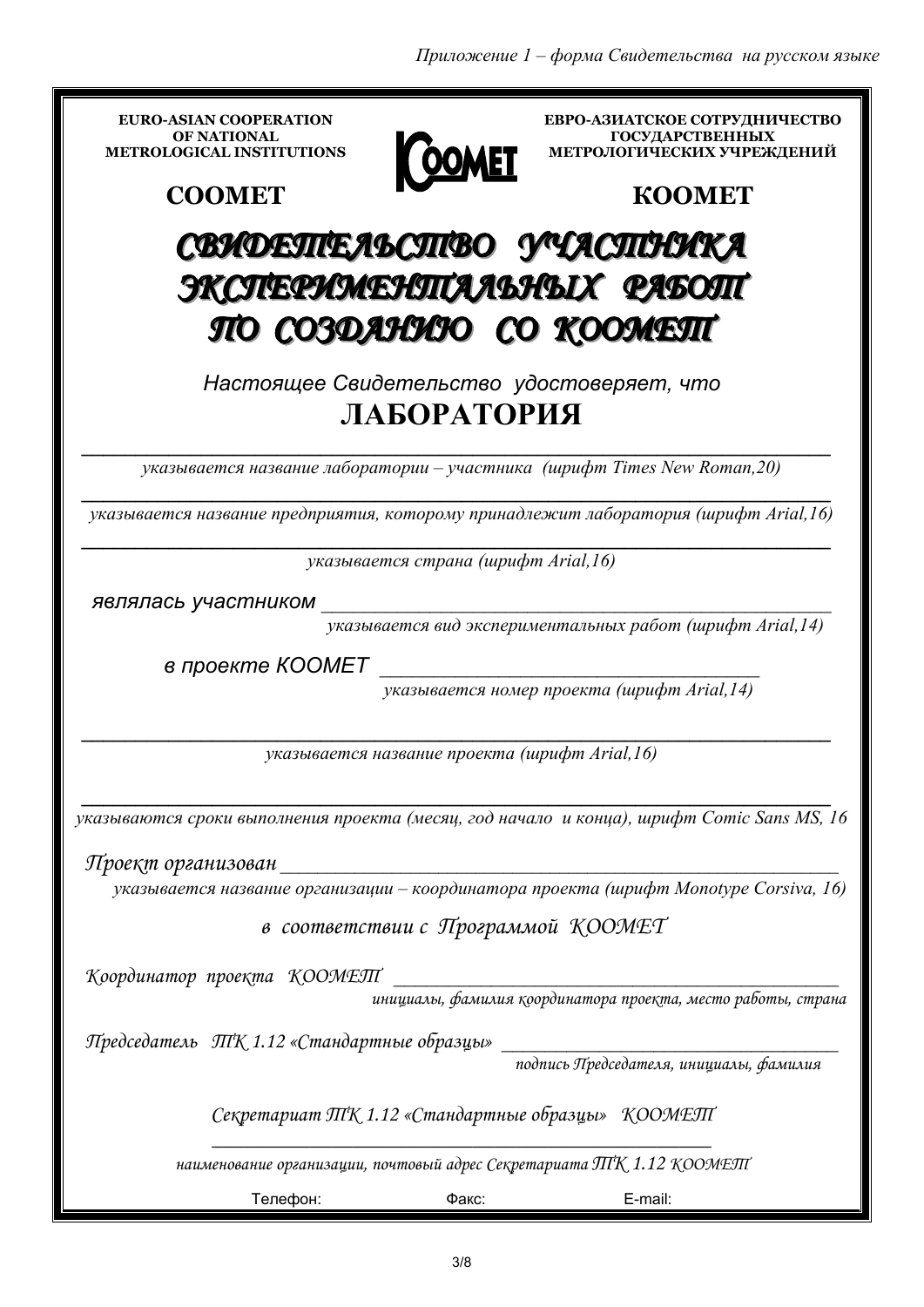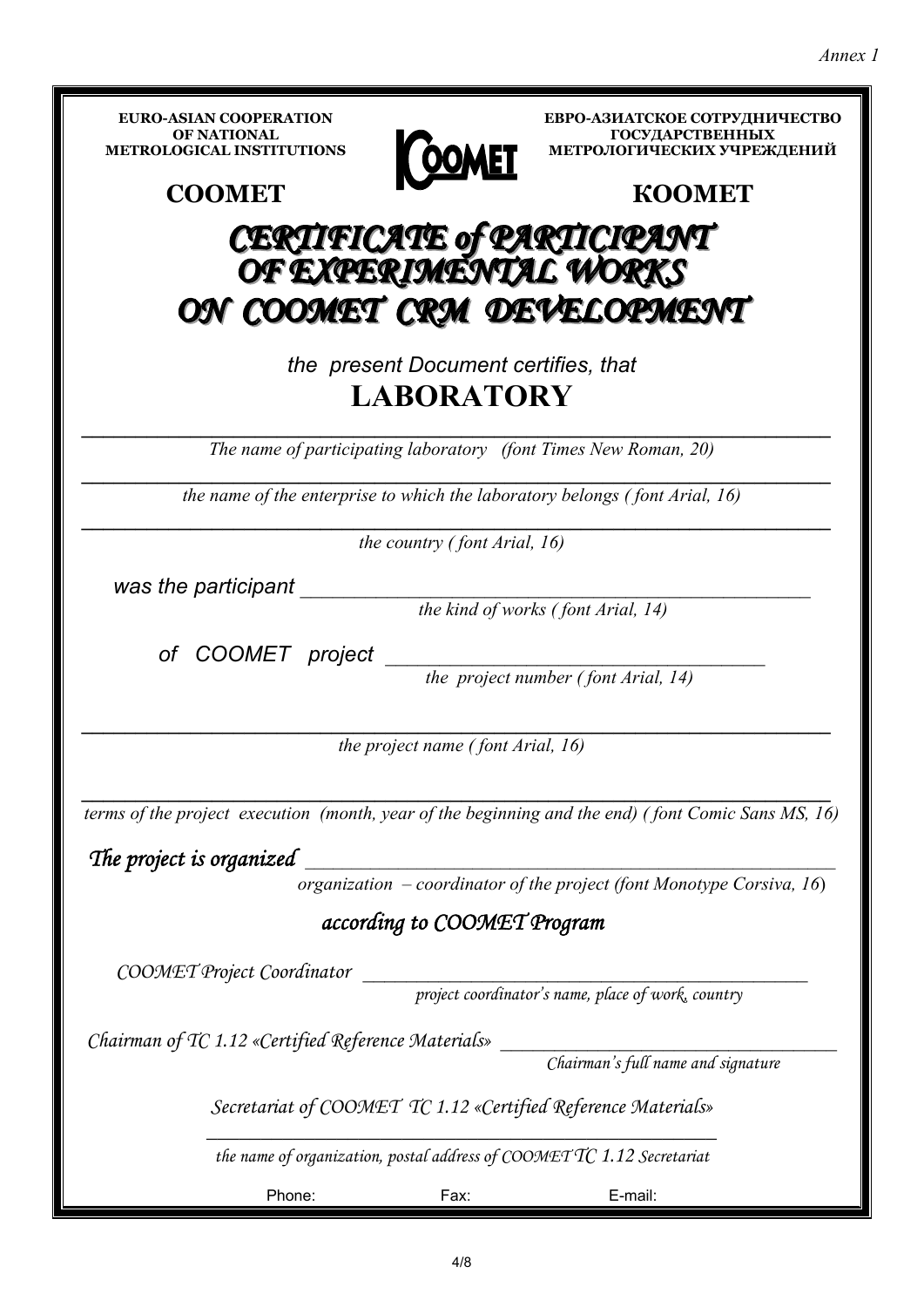*Приложение 2 на русском языке*

Пример оформления Свидетельства участника экспериментальных работ по созданию СО КООМЕТ (аттестационные анализы)

**EURO-ASIAN COOPERATION ЕВРО-АЗИАТСКОЕ СОТРУДНИЧЕСТВО ГОСУДАРСТВЕННЫХ OF NATIONAL METROLOGICAL INSTITUTIONS OOMET МЕТРОЛОГИЧЕСКИХ УЧРЕЖДЕНИЙ COOMET КООМЕТ** СВИ**ДЕЛТЕЛЬСЛТВО** УЧАСЛГНИКА ЭКСЛЕРИМЕНПТАЛЬНЫХ РАБОПТ ППООССООЗЗДДААННИИЮЮССООККООООММЕЕТТ *Настоящее Свидетельство удостоверяет, что* **ЛАБОРАТОРИЯ РАДИОЭКОЛОГИЧЕСКОГО МОНИТОРИНГА** КРАСНОЯРСКОГО ГОРНО-ХИМИЧЕСКОГО КОМБИНАТА РОССИЙСКОЙ ФЕДЕРАЦИИ *являлась участником аттестационных анализов в проекте КООМЕТ* 236/BY/01 «Разработка двух типов стандартных образцов Удельной активности цезия-137, калия-40 и стронция-90 в рапсе» **Январь 2001 - Январь 2003** Проект организован Белорусским Государственным институтом метрологии всоответствии сПрограммойК*OOMET* КоординаторпроектаКООМЕТВ*.*И*.* Макаревич*,* БелГИМ*,* Беларусь инициалы*,* фамилия координатора проекта*,* место работы*,* страна ПредседательТК *1.12 «*Стандартные образцы*»* В*.*В*.* Леонов подпись Председателя*,* инициалы*,* фамилия Секретариат ЛІК 1.12 «Стандартные образцы» КООМЕЛІ Уральский научно*-*исследовательский институт метрологии *(*УНИИМ*)* 

*4,* ул*.* Красноармейская*,* г*.* Екатеринбург*, 620000*  телефон (343) 350 26 18, 350 60 68, 350 21 79 Факс (343) 350 29 39, (343) 350 24 68 E-mail: uniim@uniim.ru, E-mail: intermetron@uniim.ru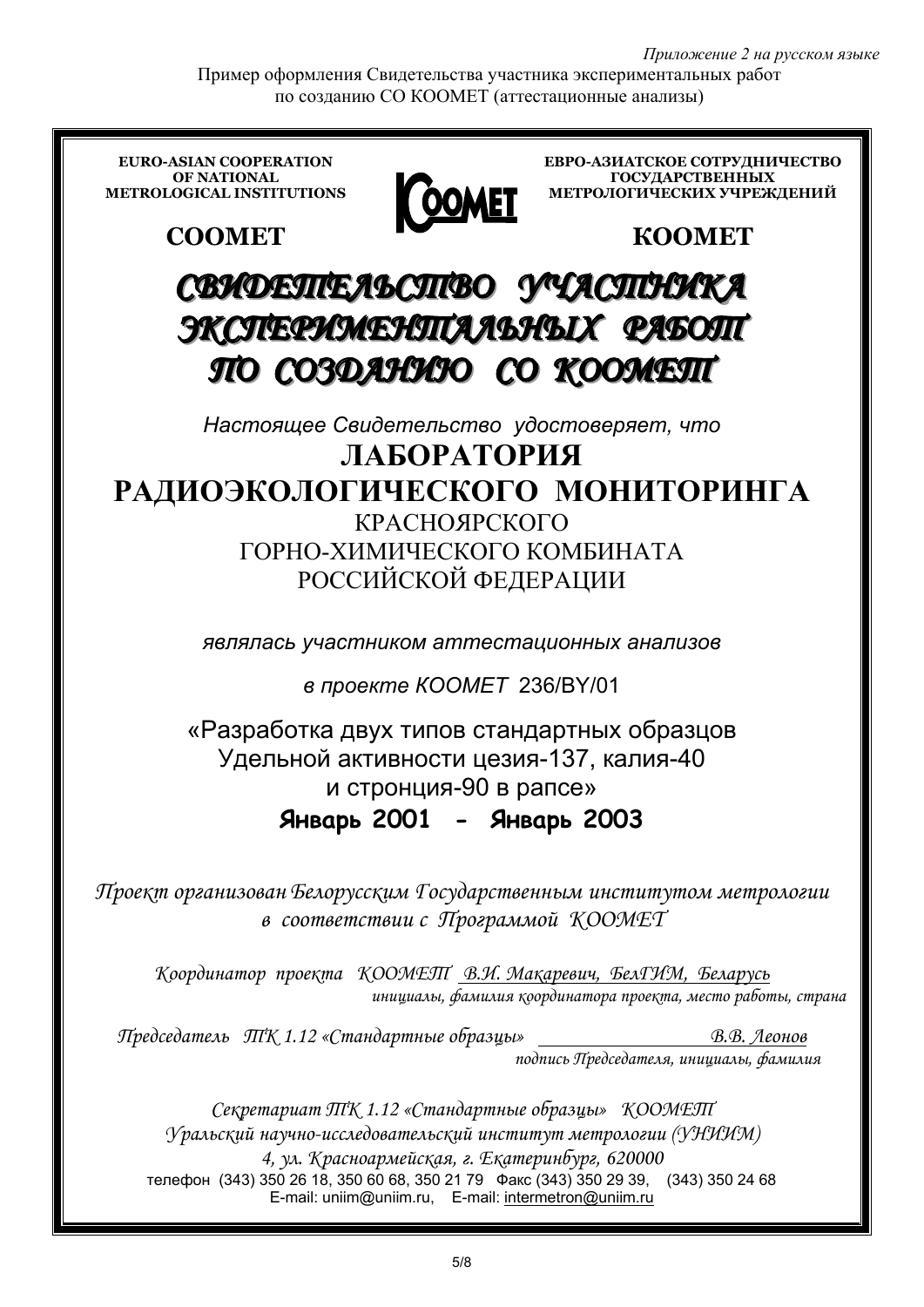Пример оформления Свидетельства участника экспериментальных работ по созданию CO KOOMET (interlaboratory certification)

**EURO-ASIAN COOPERATION** ЕВРО-АЗИАТСКОЕ СОТРУДНИЧЕСТВО OF NATIONAL **ГОСУДАРСТВЕННЫХ** МЕТРОЛОГИЧЕСКИХ УЧРЕЖДЕНИЙ **METROLOGICAL INSTITUTIONS** OOMET **KOOMET COOMET** PARTICIPANT'S CERTIFICATE OF EXPERIMENTAL WORK ON COOMET CRM CREATION the present Document certifies, that **RADIOECOLOGICAL MONITORING LABORATORY KRASNOYARSK MINING-AND-CHEMICAL INTEGRATED WORKS RUSSIAN FEDERATION** was the participant interlaboratory certification of COOMET project Nº 236/BY/01 "Development of two types of certified reference materials for specific activity of radionuclides caesium - 137, potassium - 40 and strontium - 90 in rape" January 2001 - January 2003 The project is organized by the Belarussian State Institute of Metrology according to COOMET Program COOMET Project Coordinator - V. Makarevich, BelGIM, Belarus (project coordinator name, place of work, country) Chairman of TC 1.12 «Certified Reference Materials»  $V.L.$ eonov (chairman full name and signature) Secretariat of TC 1.12 «Certified Reference Materials» COOMET The Urals Research Institute for Metrology (UNIIM), 4, Krasnoarmeyskaya str., Ekaterinburg, 620000 Phone (343) 350 26 18, 350 60 68, 350 21 79 Fax (343) 350 29 39, (343) 350 24 68 E-mail: uniim@uniim.ru, E-mail: intermetron $@$ uniim.ru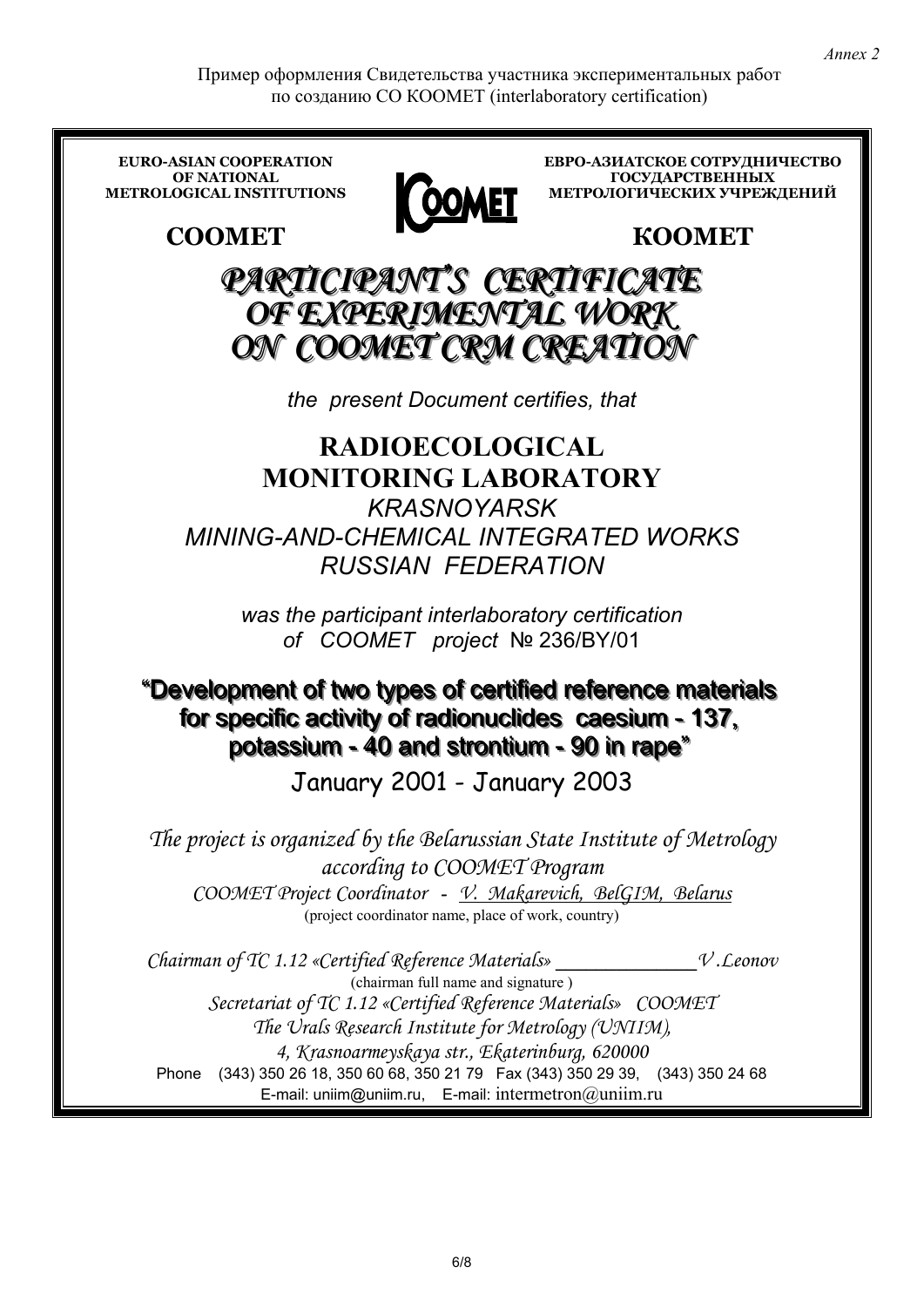Пример оформления Свидетельства участника экспериментальных работ по созданию СО КООМЕТ (сличения)